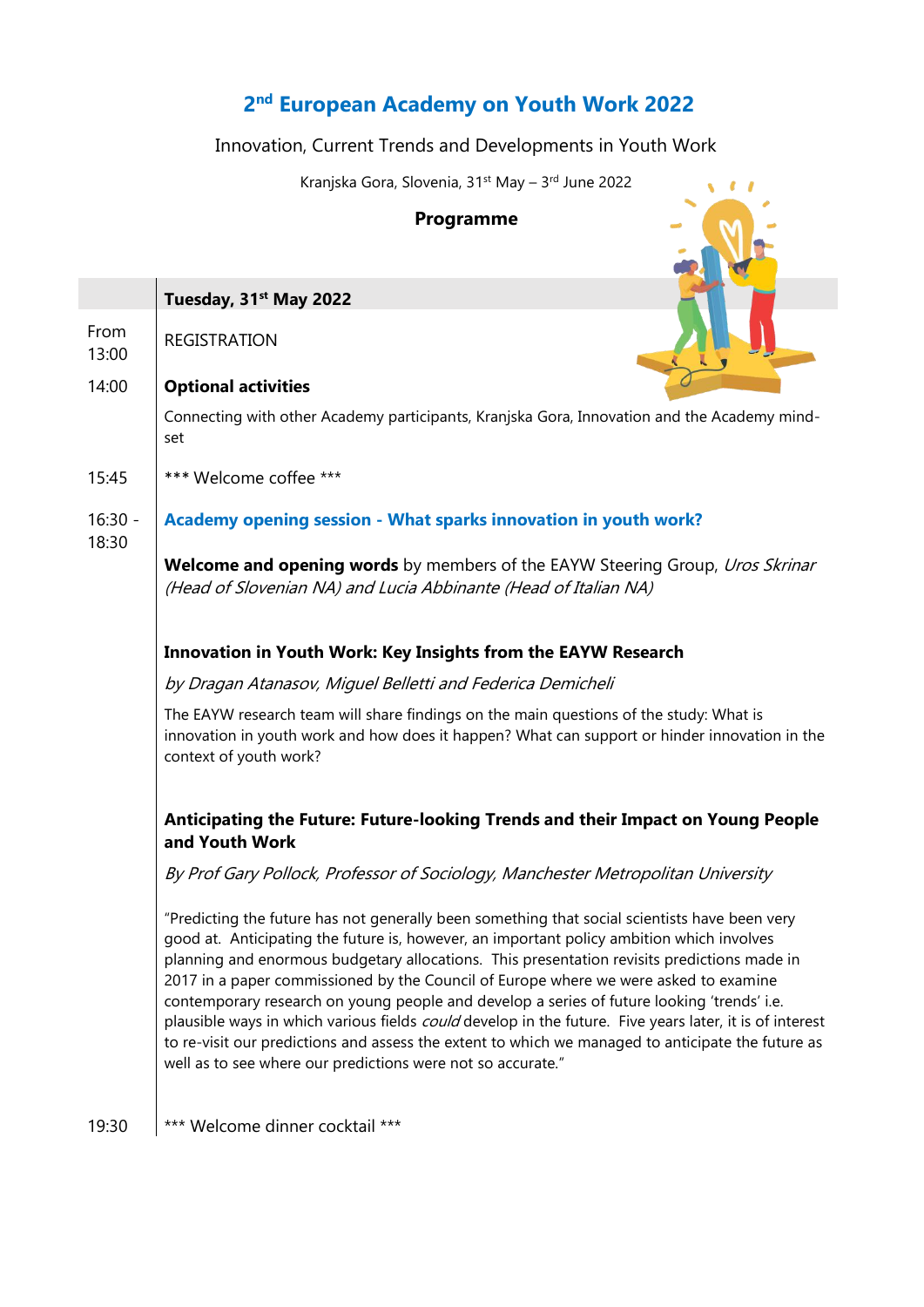|                  | Wednesday, 1 <sup>st</sup> June 2022                                                                                                                                                                                                                                                                                                                                                                                                                                                                                 |
|------------------|----------------------------------------------------------------------------------------------------------------------------------------------------------------------------------------------------------------------------------------------------------------------------------------------------------------------------------------------------------------------------------------------------------------------------------------------------------------------------------------------------------------------|
| $8:00 -$<br>8:30 | Optional body and soul well-being activities                                                                                                                                                                                                                                                                                                                                                                                                                                                                         |
| 9:30             | Plenary session: Panel exchange with "Young people as experts of innovation in<br>their lives"                                                                                                                                                                                                                                                                                                                                                                                                                       |
|                  | With: Ramatoulaye Kaloga, Ireland; Karolina Jonuškaitė, Lithuania; Niklāvs Zahars, Latvia;<br>and Tadej Kobal, Slovenia<br>In this plenary session, we will bring our best experts to talk about young people and their<br>perspectives on youth work, their futures and maybe the future of youth work. Let's try to get<br>in the shoes of young generations: what do they see and feel? What do they fear and what are<br>their aspirations? Let these insights be the starting point for any Innovation process. |
| 11:00            | *** Coffee Break ***                                                                                                                                                                                                                                                                                                                                                                                                                                                                                                 |
| 11:30            | <b>Parallel practice and reflection forums, round 1:</b>                                                                                                                                                                                                                                                                                                                                                                                                                                                             |
|                  | Looking at innovative practices with a focus on What is the role of young people<br>in innovation?                                                                                                                                                                                                                                                                                                                                                                                                                   |
| 1                | Mateja Morić, Ljubljana Pride Association, Slovenia: Beyond Youth Work: Holistic and<br>Participatory Based Approach to Addressing Young People's Unmet Needs                                                                                                                                                                                                                                                                                                                                                        |
|                  | Ramatoula Kaloga, Ireland: ISAVE Inclusive Self-Advocacy Education and Empowerment for<br>Young Refugees and Asylum Seekers living in temporary accommodations, Erasmus Plus project                                                                                                                                                                                                                                                                                                                                 |
| $\overline{2}$   | Mario Žuliček, Association of Cities of the Republic of Croatia: City for Youth                                                                                                                                                                                                                                                                                                                                                                                                                                      |
|                  | Ion Donea, UNFPA Moldova, Ministry of Education, Culture and Research of the Republic of<br>Moldova, Swiss Agency for Development and Cooperation: Supporting the development of<br>Youth Work at the local level through Youth Centers                                                                                                                                                                                                                                                                              |
| 3                | Jessica Alexandra Sousa Soares, Portugal: Academia de Ativismo (Academy of Activism)                                                                                                                                                                                                                                                                                                                                                                                                                                 |
|                  | Aušrinė Diržinskaitė-Kazlauskienė, Europos namai (House of Europe), Lithuania: From initiative to<br>network: how to seed and cultivate youth grass-roots movement?                                                                                                                                                                                                                                                                                                                                                  |
|                  | Aga Byrczek, Star project, Spain: Tools and approaches for working with young people against<br>(invisible) racism and other micro-aggressions.                                                                                                                                                                                                                                                                                                                                                                      |
| 4                | Akin Fatih De Vos, Graffiti vzw, Belgium: "Beastig" - hip hop boot camps for Belgium's<br>disadvantaged youth                                                                                                                                                                                                                                                                                                                                                                                                        |
|                  | Ksenja Perko, Mladi zmaji, Slovenia: The transformation of unusable city bus into a mobile youth<br>centre                                                                                                                                                                                                                                                                                                                                                                                                           |
| 13:00            | *** Lunch Break ***                                                                                                                                                                                                                                                                                                                                                                                                                                                                                                  |
|                  |                                                                                                                                                                                                                                                                                                                                                                                                                                                                                                                      |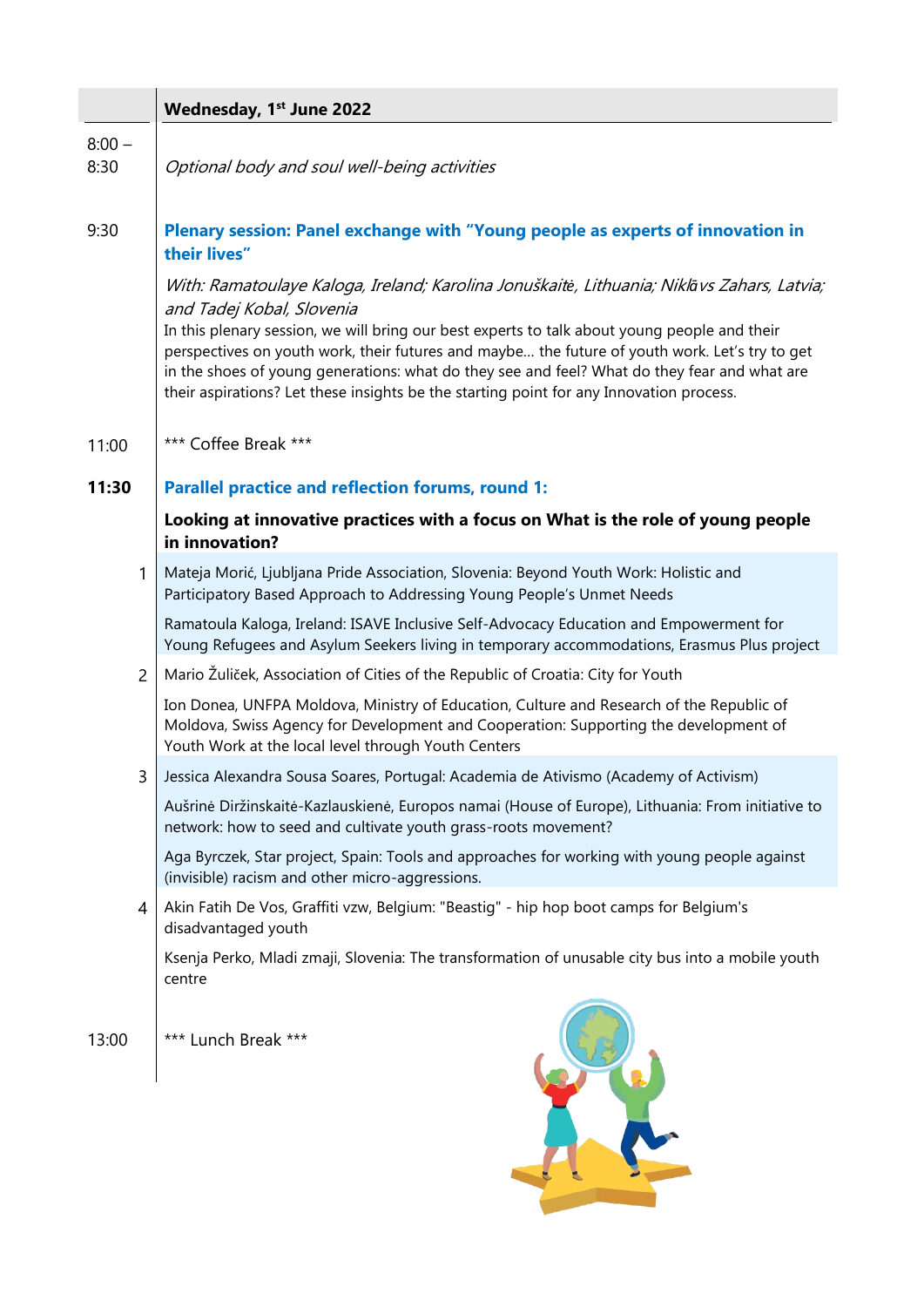## **14:30 Parallel practice and reflection forums, round 2:**

#### **Looking at innovative practices with a focus on Cultures of innovation: between the old and the new**

| 1              | Etch Kalala Mabuluki, Univ. of Rennes, France & Lasse Siurala, Tallinn Univ., Finland: A new<br>approach to integrated youth policy - Reflecting on history, admitting failures and focusing on<br>collaborative governance                                           |
|----------------|-----------------------------------------------------------------------------------------------------------------------------------------------------------------------------------------------------------------------------------------------------------------------|
|                | Simon Schembri, Agenzija Zghazagh - The Maltese Youth Agency: Development and<br>Implementation of a new Youth Policy for Malta                                                                                                                                       |
| $\overline{2}$ | Timmy Boutsen, De Ambrassade vzw, Belgium: Research project on the impact of youth work                                                                                                                                                                               |
|                | Alicia Holzschuh, Jugend für Europa & Laszlo Milutinovits, European Commission and Council of<br>Europe Youth Partnership: The European Youth Work Agenda - a new framework for<br>strengthening and further developing youth work in Europe!                         |
| 3              | Susanne Zels, Values Unite: Creating a European learning hub for democratic competences<br>Karolina Kosowska, Eurodesk & Imre Simon, ERYICA: A European Competence Framework for<br><b>Youth Information Workers</b>                                                  |
| 4              | Michael Herkendell, Germany: Digital Learning Factory Dortmund - Rethinking (Digital) Education                                                                                                                                                                       |
|                | Darko Marković, SALTO Training&Cooperation: 'It takes a whole system to 'develop' a youth<br>worker' - a systemic approach as an innovative way to support youth workers' competence<br>development                                                                   |
| 16:00          | *** Coffee Break ***                                                                                                                                                                                                                                                  |
| 16:30          | Plenary and learning tribes: What are we learning about innovation?                                                                                                                                                                                                   |
|                | At the end of the two main days, participants will have the opportunity to gather with a small<br>group of peers and go deeper into the questions raised that day. We will start in plenary but this<br>reflection moment can finish well, anywhere you want, really! |
|                |                                                                                                                                                                                                                                                                       |

19:00 \*\*\* Dinner \*\*\*

## 21:00 **Networking lounge**

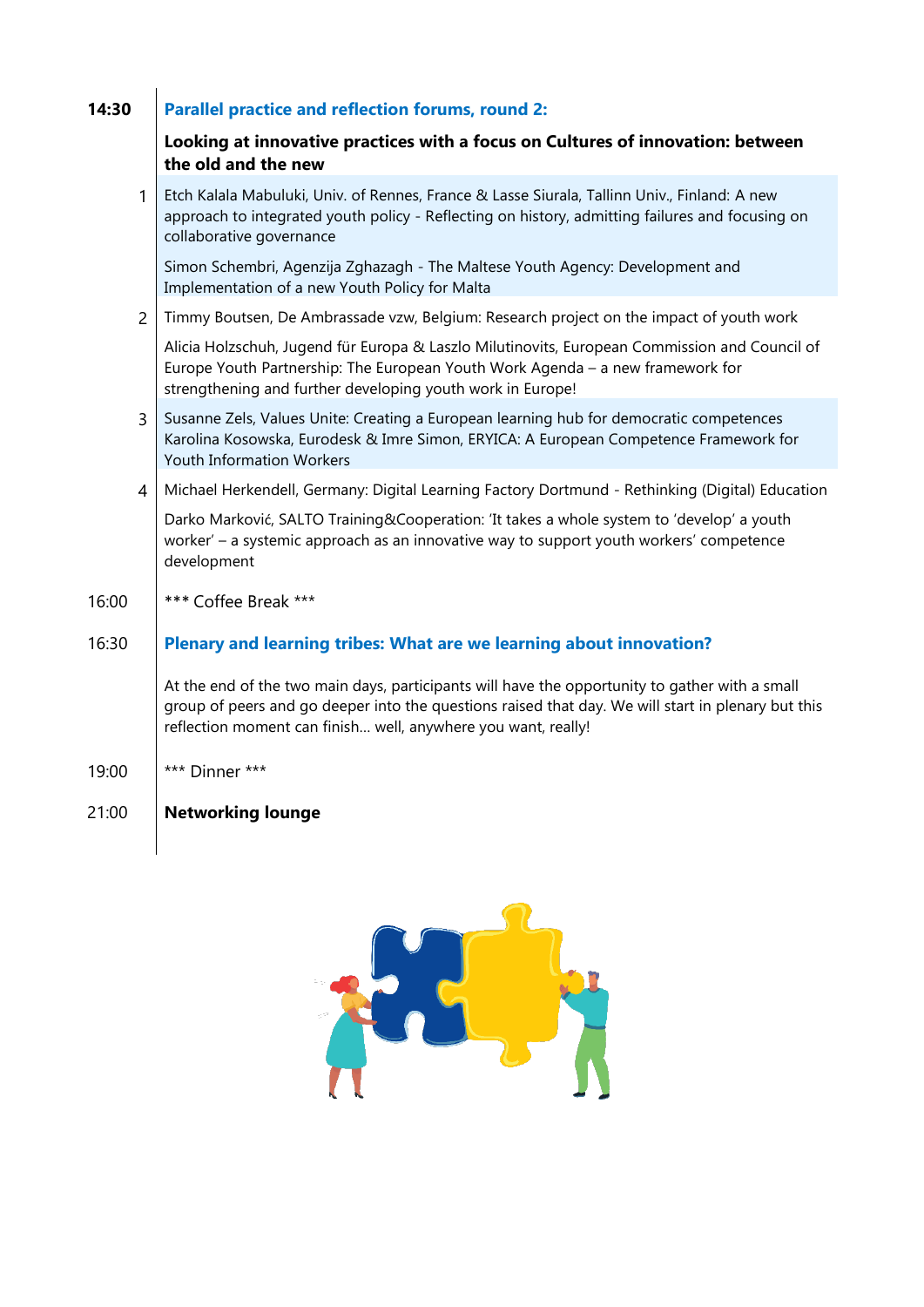|                | Thursday, 2 <sup>nd</sup> June 2022                                                                                                                                                                                                                                                                                                                                                                                                                                                                                                                                                                                                           |
|----------------|-----------------------------------------------------------------------------------------------------------------------------------------------------------------------------------------------------------------------------------------------------------------------------------------------------------------------------------------------------------------------------------------------------------------------------------------------------------------------------------------------------------------------------------------------------------------------------------------------------------------------------------------------|
| 8:00           | Optional body and soul well-being activities                                                                                                                                                                                                                                                                                                                                                                                                                                                                                                                                                                                                  |
| 9:30           | Plenary session: Youth work in the digital world - Is the core in danger?                                                                                                                                                                                                                                                                                                                                                                                                                                                                                                                                                                     |
|                | In the last years, many youth work activities, both local and international have been moved to a digital<br>environment. What are the challenges and what are the opportunities in doing youth work in the digital<br>world? Are the core principles of youth work in danger or can they be optimized? What happens with<br>the civic/political dimension of youth work? How can we do value-based youth work and support youth<br>participation in the digital environment?<br>In this panel we invited two youth workers: Ajša Hadzibegović, Frankly Speaking, and Nerijus<br>Kriaučiūnas, Nectarus, to talk with us about these questions. |
| 11:00          | *** Coffee break ***                                                                                                                                                                                                                                                                                                                                                                                                                                                                                                                                                                                                                          |
| 11:30          | <b>Parallel practice and reflection forums, round 3:</b>                                                                                                                                                                                                                                                                                                                                                                                                                                                                                                                                                                                      |
|                | Looking at innovative practices with a focus on Going digital, staying human?                                                                                                                                                                                                                                                                                                                                                                                                                                                                                                                                                                 |
| 1              | Amerissa Giannouli, Inter Alia, Greece: Youth Pool - Supporting youth spaces for participation of young<br>people                                                                                                                                                                                                                                                                                                                                                                                                                                                                                                                             |
|                | Karin Wouda, Awesome People, Sweden: Pay it Forward Be A Social Entrepreneur (PiFbase)                                                                                                                                                                                                                                                                                                                                                                                                                                                                                                                                                        |
| $\overline{2}$ | Amanda Milan & Michele di Paolo, Spazio Giovani social enterprise, Italy: Skills at Stake - progress:<br>Digital transformation of a peer-education youth work practice                                                                                                                                                                                                                                                                                                                                                                                                                                                                       |
|                | Peter Mitchell, Lernlabor, German: Hybrid Projects (and how they can be really cool) - a:part-Berlin-<br>Poltava                                                                                                                                                                                                                                                                                                                                                                                                                                                                                                                              |
| 3              | Jan Lai, NUR: MYTHNET SARDINIA: a case of "unaware" digital youth work                                                                                                                                                                                                                                                                                                                                                                                                                                                                                                                                                                        |
|                | Ozan Karaçam, Karakutu Association, Swedish Consulate Istanbul, Friedrich Naumann Foundation<br>Turkey, French Embassy Ankara: Memory Walk                                                                                                                                                                                                                                                                                                                                                                                                                                                                                                    |
| 4              | Alejandra Forero, Digijeunes, France: Maker Education: learning by doing and learning to learn                                                                                                                                                                                                                                                                                                                                                                                                                                                                                                                                                |
|                | Rob Sweldens, Mobile school vzw, Belgium: StreetSmart: Game-changing tools for youth workers                                                                                                                                                                                                                                                                                                                                                                                                                                                                                                                                                  |
| 13:00          | *** Lunch break ***                                                                                                                                                                                                                                                                                                                                                                                                                                                                                                                                                                                                                           |
| 14:30          | Plenary session: What are the seeds of the future today?                                                                                                                                                                                                                                                                                                                                                                                                                                                                                                                                                                                      |
|                | Seeing interconnections and building ecosystems for innovation in youth work                                                                                                                                                                                                                                                                                                                                                                                                                                                                                                                                                                  |
|                | In this session, we will try to connect the dots from the previous inputs and reflections while looking at<br>the future and thinking of possible ways forward. This will be an interactive plenary session led by our<br>facilitators, where everyone is invited to discuss, question and ideate youth work's next steps.                                                                                                                                                                                                                                                                                                                    |
| 16:00          | *** Coffee break ***                                                                                                                                                                                                                                                                                                                                                                                                                                                                                                                                                                                                                          |
| 16:30          | Plenary and learning tribes: What are we learning about innovation?                                                                                                                                                                                                                                                                                                                                                                                                                                                                                                                                                                           |
|                | Participants will have the opportunity to gather with a small group of peers and go deeper into the<br>questions raised that day.                                                                                                                                                                                                                                                                                                                                                                                                                                                                                                             |
| 19:00          | *** Dinner ***                                                                                                                                                                                                                                                                                                                                                                                                                                                                                                                                                                                                                                |
| 21:00          | <b>Celebration and party</b>                                                                                                                                                                                                                                                                                                                                                                                                                                                                                                                                                                                                                  |